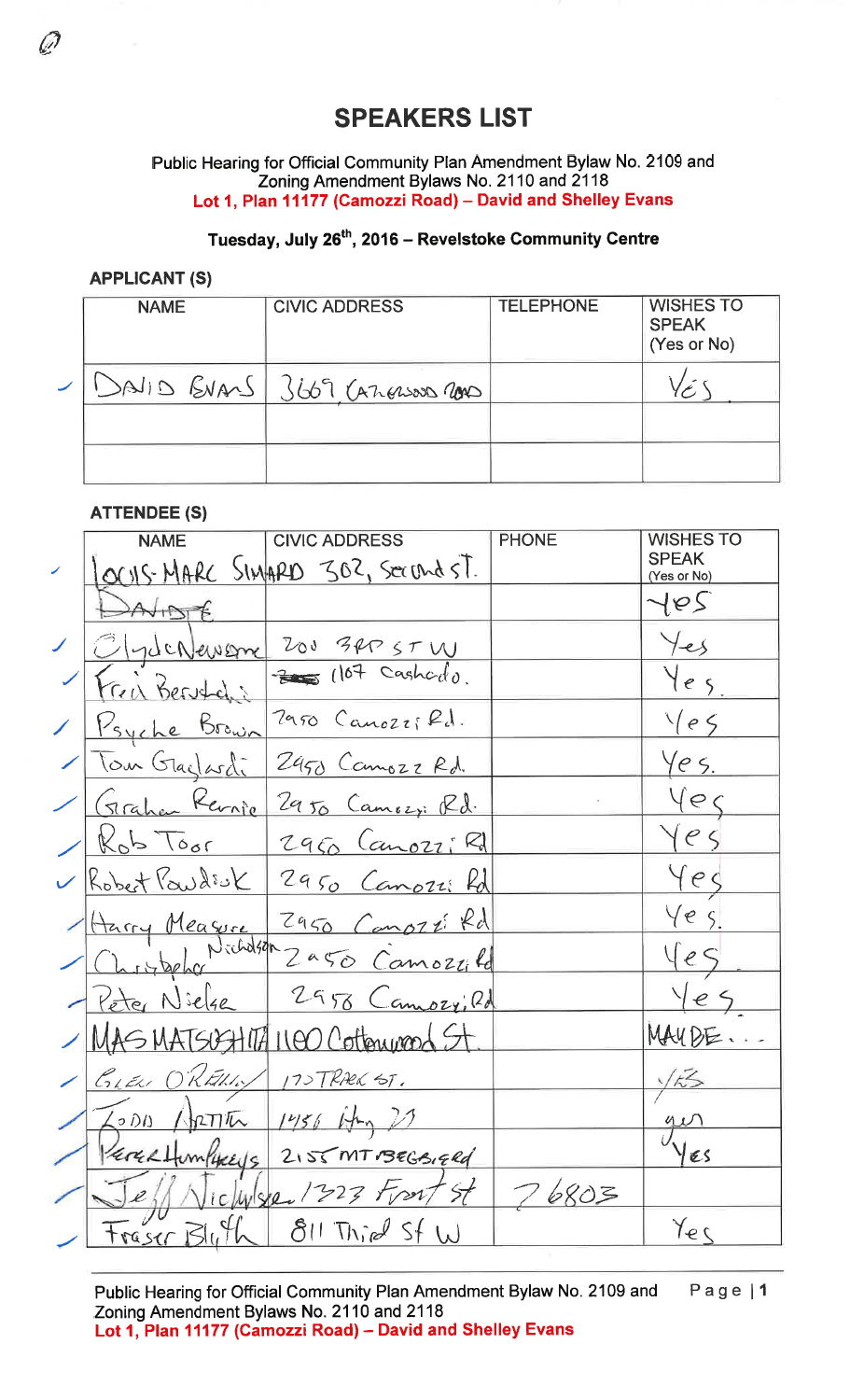**NAME CIVIC ADDRESS PHONE WISHES TO SPEAK** (Yes or No)  $aFlamm$  $\sqrt{6}$ Ω  $2$ (and PHove Ken Toward -28 TALARRY WAY PEANICEZ  $NGF$ 38 8  $\cup$ Rd Much a r  $\hat{J}$  $837.5279$  $9.770$  $R\approx$  $\epsilon$ 8149153  $2465$ Monzephep Crit  $\mathsf{C}$  $l$  $10 \frac{1}{2}$  $\mathcal{F}$  $2508$  $\tilde{<}$ Oc Ls D D 1 0 BORANCH  $\overline{\mathcal{L}}$